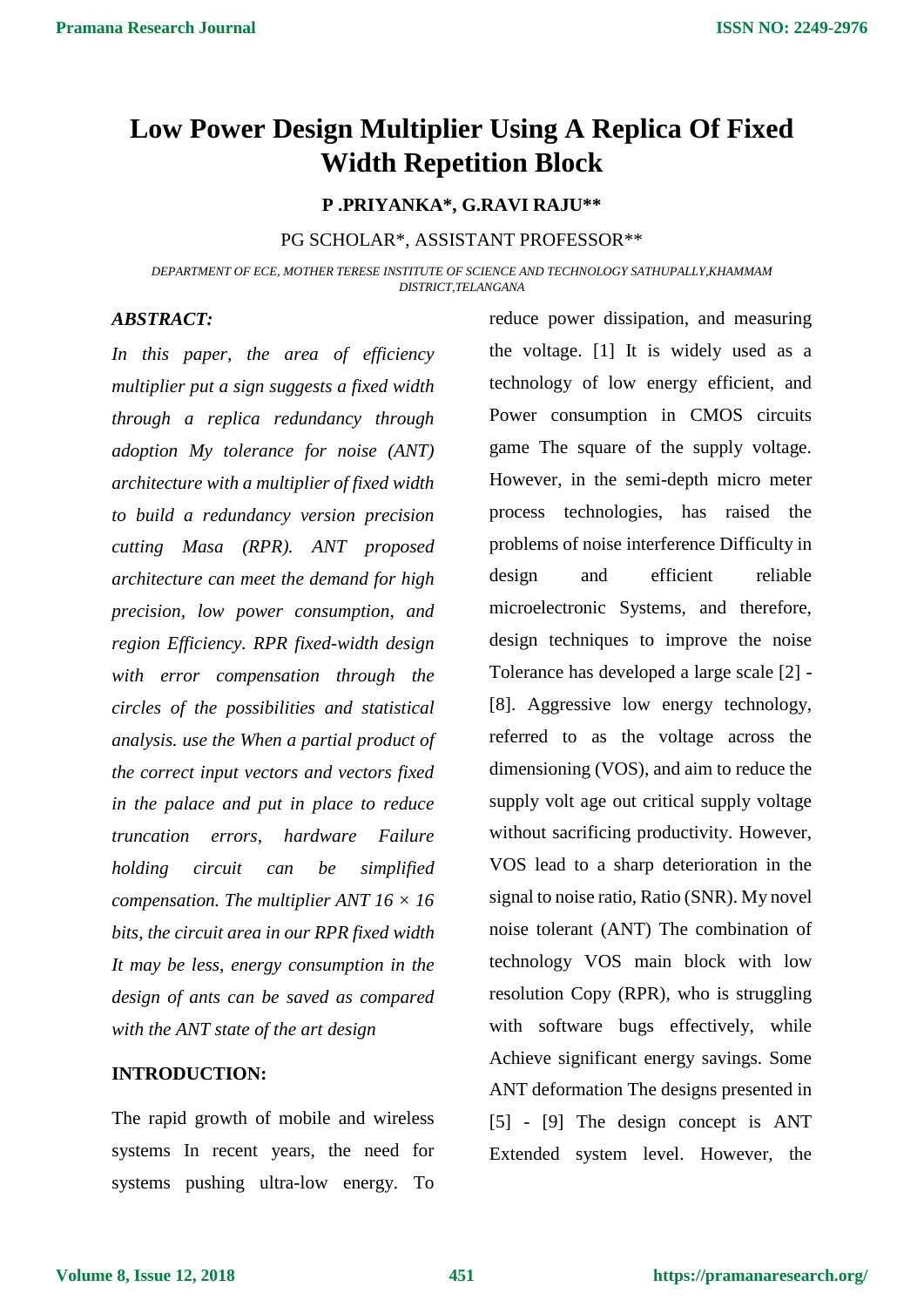design of RPR ANT is intended, and that is not easy Adopted and repeatedly. RPR designs

in ANT designs can work on Too fast, but the hardware complexity is also Complex as shown in Figure 1. As a result, the design RPR ANT design design is still the most popular because of its Simplicity. However, with the adoption of RPR must still pay In the additional area and power consumption. In this work, We also suggest an easy way by using a fixed-width RPR To replace the block RPR full width. The use of a fixed width RPR, a miscalculation can be corrected with low Energy consumption and low overhead region. we use Probability and statistics, and a partial analysis of the product weight Finding a company about compensation for greater accuracy RPR design. In order not to increase the critical path delay, Restricting compensation circuit in the RPR should not be Located on the critical path. As a result, we can achieve ANT is designed with the small area of the circle, low power Consumption, supply voltage and less critical



Fig. 1. ANT architecture [2].

## **ANT MULTIPLIER DESIGN PROPOSED US-ING A FIXED-WIDTH RPR**

In this paper, we have proposed, and the width RPR-fixed Rip place a total width of blocks RPR ANT design [2], It is shown in Figure 2, which can not only provide the highest Account accuracy, low power consumption, low Above the area of the RPR, but also carried out with high SNR, The effective area and the tension of the lower layer sup operation and low power consumption to achieve more ANT architecture. We demonstrate our wide design based on RPR fixed ANT multiplier. Constant width designs usually DSP applications applied to prevent the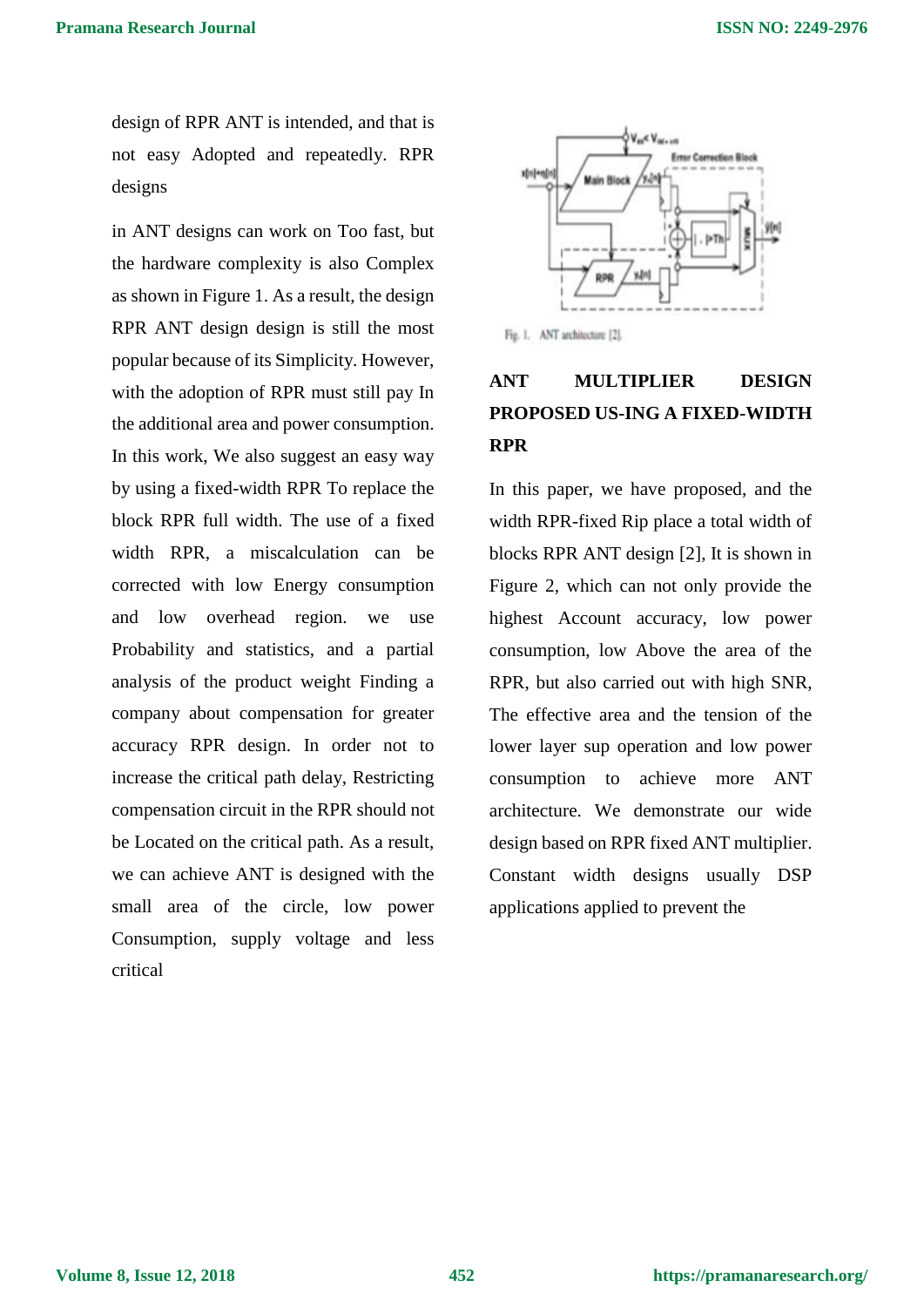

Fig.2. Proposed ANT Architecture with fixed width RPR.



growth of countless little

To show. Court n bits least significant bit (LSB) output is popular solution for the construction of a fixed width with n bits DSP The inputs and outputs n bits. Hardware complexity and power DSP consumption of a fixed width is usually about half One full length. However,truncated LSB results pane In rounding error, you need to compensate specifically. Many of Arts offer to reduce truncation Error correction with the value of continuing with the correct variable Value. The complexity of the circuit to compensate for a fixed The corrected value can be simpler than the variable Correction value. However, approaching the correct variable Usually more accurate, method of compensation is truncation error compensation between longitudinally Multiplier and fixed-width multiplier. However, in RPR has a fixed width of the multiplier ANT, compensation A mistake we have to correct is the general truncation error MSDP mass. On the contrary, we have a method of compensation for truncation error compensation between longitudinally MSDP multiplier and fixed-width multiplier RPR. Currently, there are a lot of fixed width multiplier Designs applied to the complications of full width. However, there It is not yet fixed width design RPR applied to the ANT multiplexed designs. To achieve more accurate Error Compensation, which offset truncation error with variable correction value. Error building compensation circuit especially the use of terms of partial products With more weight in less than a big slice. The The algorithm error compensation benefits from the possibility, Statistics, linear regression analysis to find The approximate amount of compensation [16]. To save the hardware Complexity, partial compensation carriers Product What has the greatest weight in less than a big slice And it is injected directly into the fixed RPR offer, which does not Need more logic gates compensation [17]. For more with less Error compensation, but must also take into account the impact of Truncated with the second most important bits products Error compensation. We propose a compensation error Circuit using the simple vector corrected minor tickets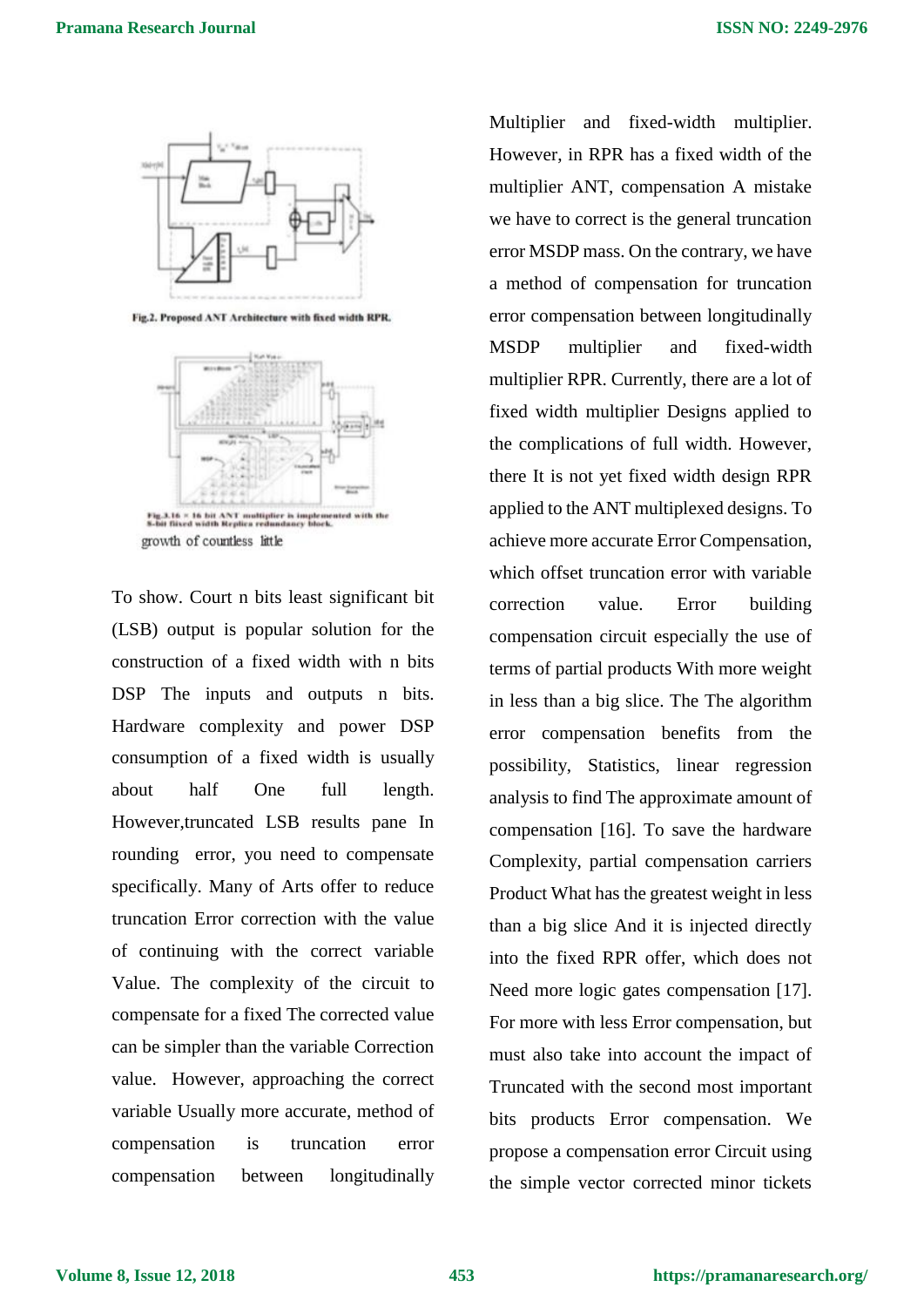He remained offset error. In order not to increase critical path delay, and we are in a position Compensation Service in noncritical path of RPR fixed width. Compared to RPR complete design introduced in [15] and proposed a fixed width RPR multiplier leads not only with high SNR but also Circuits with low area and low power consumption. An error in the static screen proposed correction vector minutes ANT design highlighted in the design, function RPR To correct the errors that occur at the start and MSDP Maintaining the SNR of the entire system during cutting supplies Aalkahrby effort. If a fixed-width RPR is used to ANT Architecture, and it went for a smaller circuit area and power Consumption, but also accelerate the speed of calculation, Compared to traditional total length of the RPR. But nevertheless, We need huge compensation truncation error due to cut Stop many hardware elements of the MSDP LSB. At MSDP n bits ANT POV-multiplier and the Crown group, two for And it can be expressed in a signed n-bit input X and Y as he (/ 2 N) all Baugh- bit width and partial Crown unsigned product Group can be divided into four sub-groups, which are the most A large part (MSP), correct input vector [ICV (SS)].

#### **RESULTS:**



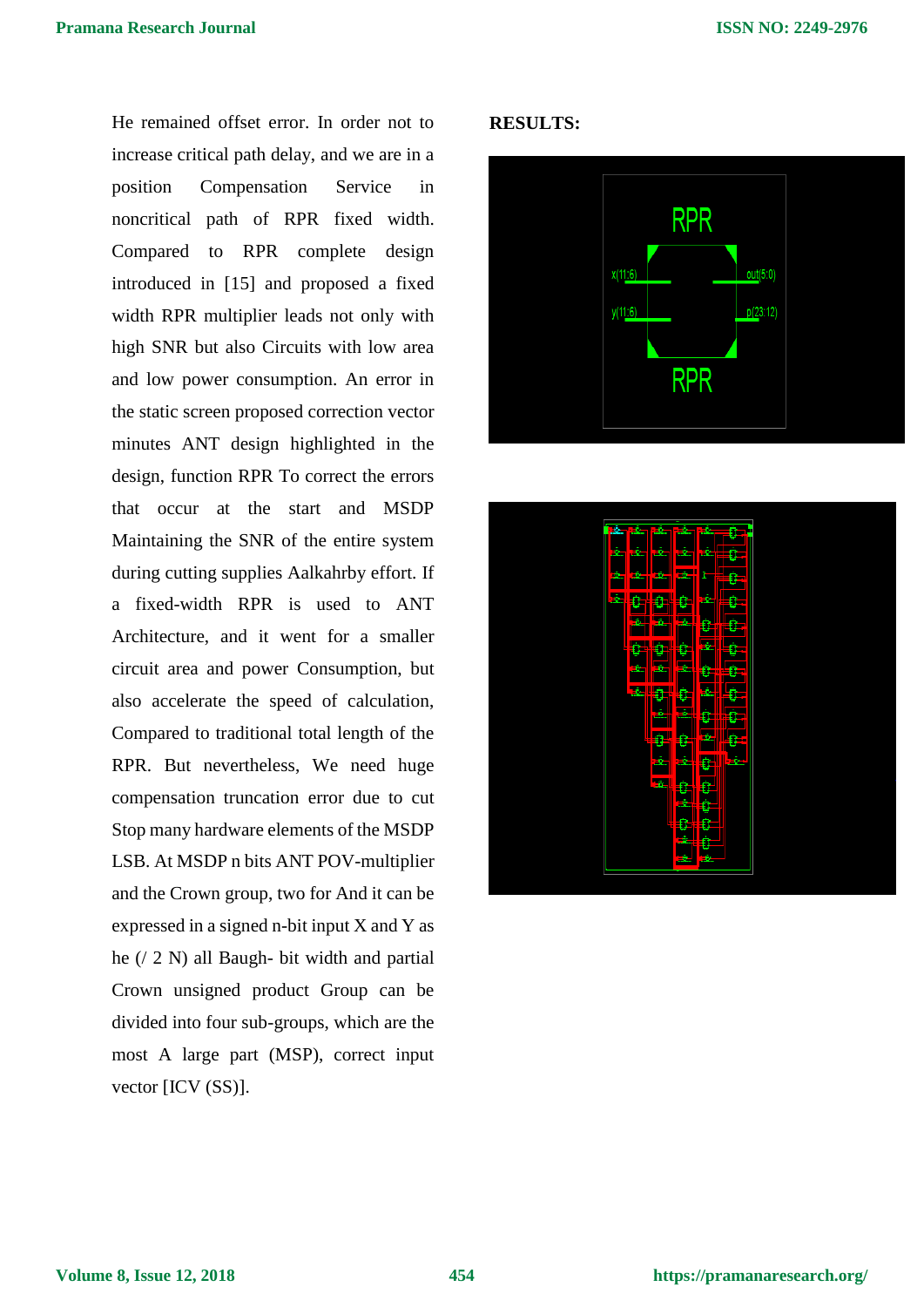|                                                  |             |                                                                              | 2,000,000 ps |
|--------------------------------------------------|-------------|------------------------------------------------------------------------------|--------------|
| Name                                             | Value       | 1,999,995 ps<br>1,999,996 ps<br>1,999,997 ps<br>1,999,998 ps<br>1,999,999 ps | 2,000,000 ps |
| l <sub>a</sub> di                                | 1           |                                                                              |              |
| l <sub>i</sub> nst                               | O           |                                                                              |              |
| $\frac{1}{1}$ x[110]                             | 00000000011 | 000000000111                                                                 |              |
| $\frac{1}{11}$ y[11:0]                           |             | 000000001000                                                                 |              |
| $\frac{14}{9}$ out[11:0]                         | 00000000000 | 00000000000                                                                  |              |
| $\sqrt{180}$                                     | 00000000000 | 000000000000000000111000                                                     |              |
| $\blacksquare$                                   | 00000000000 | 00000000000                                                                  |              |
| $\blacktriangleright$ $\blacksquare$ will $11.0$ | 00000000000 | 00000000000                                                                  |              |
| $\frac{1}{2}$ ya[11:0]                           | 0000000000  | 00000000000                                                                  |              |
| $\frac{1}{6}$ w2[5:0]                            | 000000      | 000000                                                                       |              |
| $\frac{1}{2}$ y(5.0)                             | 000000      | 000000                                                                       |              |
| IJ,                                              | Ö           |                                                                              |              |
|                                                  |             |                                                                              |              |
|                                                  |             | X1: 2,000,000 ps                                                             |              |

## **CONCLUSION**

In this paper, it is to introduce the concept of tolerance in error VLSI design. A new species of snake, and the snake error tolerant, That sells a certain amount of Milan-pastor of the importance of Save energy and improve performance, and propose. Wide comparisons with conventional digital hoses It was shown that the proposed multiplier exceeded Traditional power consumption and speed snakes Performance. Potential applications for the fall of the multiplier Especially in areas where there are no strict requirements Accuracy or where ultra-low power consumption and high speed Accuracy is more important than performance. One An example of these applications in the application of DSP portable devices such as mobile phones and laptops.

## *REFERENCES*

*[1]B. Melvin, "Let's think analog," in Proc. IEEE Com-put. Soc. Annu.Symp. VLSI, 2005, pp. 2–5.* 

*[2]International Technology Roadmap for Semiconductors [Online].Available: http://public.itrs.net.* 

*[3]B. Melvin and Z. Haiyang, "Errortolerance and multimedia,"in Proc. 2006 Int. Conf. Intell. Inf. Hiding and Multimedia SignalProcess., 2006, pp. 521– 524.* 

*[4]M. A. Breuer, S. K. Gupta, and T. M. Mak, "Design and error tolerancein the presence of massive numbers of defects," IEEE Des. TestComput., vol. 24, no. 3, pp. 216– 227, May-Jun. 2004.* 

*[5]M. A. Breuer, "Intelligible test techniques to sup-port error-tolerance,"in Proc. Asian Test Symp., Nov. 2004, pp. 386–393.* 

*[6]K. J. Lee, T. Y. Hsieh, and M. A. Breuer, "A novel testing methodologybased on error-rate to support errortolerance," in Proc. Int. Test Conf.,2005, pp. 1136–1144.* 

*[7]S. Chong and A. Ortega, "Hardware testing for error tolerant multimediacompression based on linear transforms," in Proc. Defect andFault Tolerance in VLSI Syst. Symp., 2005, pp. 523–531.* 

*[8]H. Chung and A. Ortega, "Analysis and testing for error tolerant motionestimation," in Proc. Defect and Fault Tolerance in VLSI Syst. Symp.,2005, pp. 514–522.* 

*[9]H. H. Kuok, "Audio recording apparatus using an imperfect memorycircuit," U.S. Patent 5 414 758, May 9, 1995.* 

*[10]T. Y. Hsieh, K. J. Lee, and M. A. Breuer, "Reduction of detected acceptablefaults for yield improvement via errortolerance," in Proc.Des., Automation and Test Eur. Conf. Exhib., 2007, pp. 1–6.* 

*[11]V. Palem, "Energy aware computing through probabilisticswitching: A study of limits," IEEE Trans. Comput., vol. 54, no. 9, pp.1123–1137, Sep. 2005.*